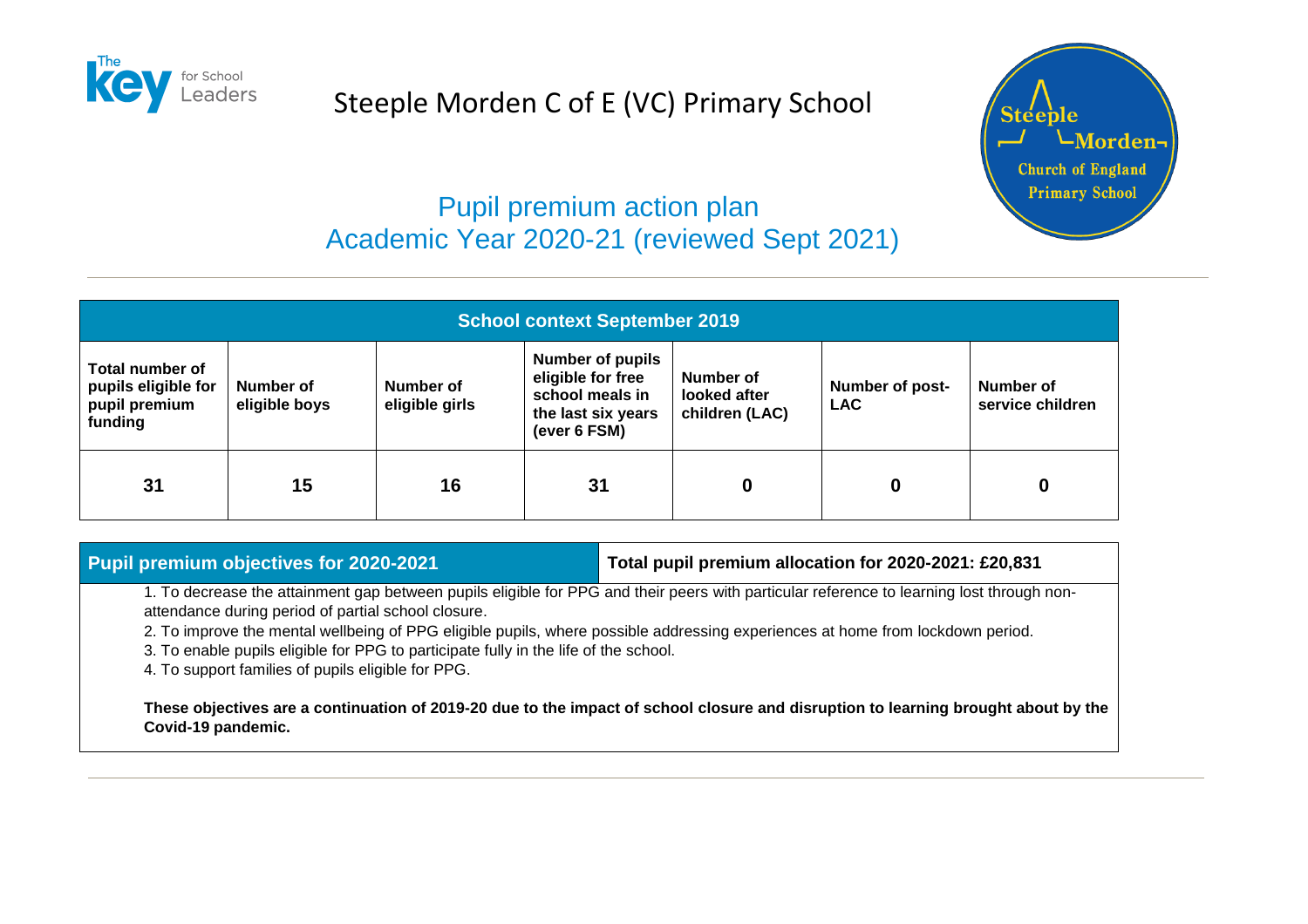| Objective 1: To decrease the attainment gap between pupils eligible for PPG and their peers.                                                                                                     |                                                                                                                                                                                                                                |                                                                                           |                                          |                                                                           |  |
|--------------------------------------------------------------------------------------------------------------------------------------------------------------------------------------------------|--------------------------------------------------------------------------------------------------------------------------------------------------------------------------------------------------------------------------------|-------------------------------------------------------------------------------------------|------------------------------------------|---------------------------------------------------------------------------|--|
| <b>Actions</b>                                                                                                                                                                                   | Success criteria                                                                                                                                                                                                               | <b>Timescales</b>                                                                         | Person responsible                       | Cost/resource<br>implications                                             |  |
| Gaps in learning identified<br>for all pupils and plans in<br>place to address them<br>through QFT.                                                                                              | Evidence in target setting<br>and planning.<br>Tracking of individual pupil<br>progress and outcomes.<br>All pupils make good<br>progress from their starting<br>points.                                                       | Ongoing monitoring of<br>planning, teaching and<br>learning.<br>Half-termly data reviews. | Headteacher / SMT / Eng<br>and Maths SLs | Staff meetings (no cost)<br>Release time for monitoring<br>(as available) |  |
| SEN TA to work with small<br>groups or individuals (wave<br>$2 /$ wave 3 input),<br>prioritizing PPG children<br>who did not attend or<br>engage with home learning<br>during school closure.    | Entry and exit data for<br>interventions shows<br>progress.<br>Feedback notes to<br>teachers and SENDCo.<br>Fluid grouping responds to<br>changing priorities.<br>Skills transferred to<br>classroom / homework<br>activities. | Half-termly reviews / at end<br>of time limited<br>interventions.<br>Termly data reviews. | <b>SENDCo</b>                            | £6480                                                                     |  |
| TAs allocated to classes<br>with weighting given to<br>those with a higher number<br>of PPG pupils with the<br>opportunity for lunchtime or<br>after school 1:1 or small<br>group interventions. | Eligible pupils making<br>accelerated progress,<br>homework completed and<br>pupils more bale to engage<br>in whole class teaching.                                                                                            | Ongoing monitoring of<br>planning, teaching and<br>learning.<br>Half-termly data reviews. | <b>SENDCo</b>                            | £10000                                                                    |  |

**Should there be further restrictions on pupils attending school due to Covid-19, support staff will be redeployed to those groups/bubbles most in need of additional support. They will also support home learning through online activities and direct contact with pupils wherever possible.**

**Review (Sept 2021)**

Additional periods of school closure and frequent pupil absence due to Covid resulted in more PPG children requiring Remote Learning. Places were offered to PPG pupils in school but were not always taken up. QFT and TA interventions were continued as far as possible, within the constraints of remote learning.

**Next steps – 2021/22 to focus on addressing lost learning for all pupils and specifically those eligible for PPG.**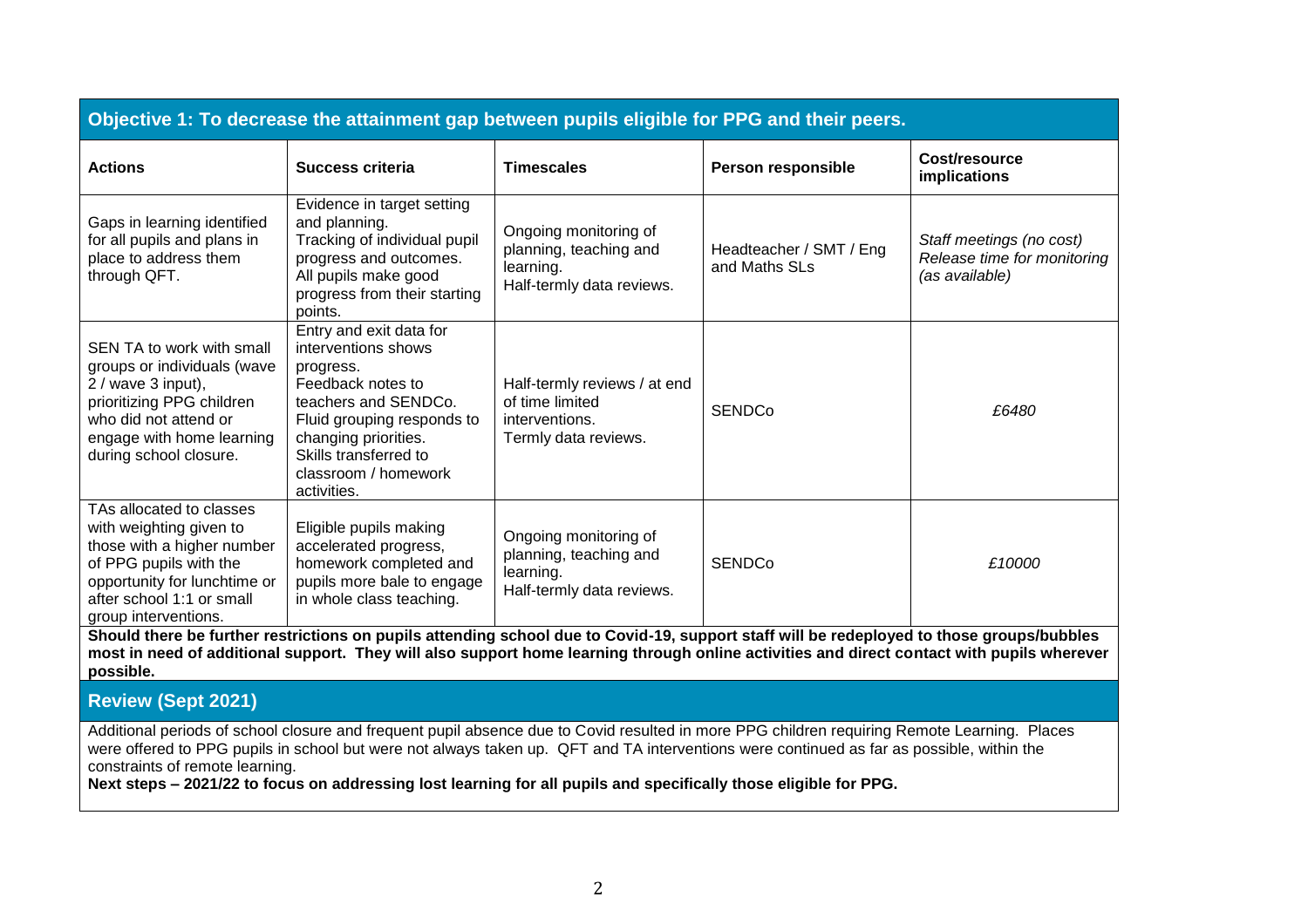| Objective 2: To improve the mental wellbeing of PPG eligible pupils. (Improved attitude to learning)                                |                                                                                                                                                                                                               |                                                                                                    |                                                  |                                      |
|-------------------------------------------------------------------------------------------------------------------------------------|---------------------------------------------------------------------------------------------------------------------------------------------------------------------------------------------------------------|----------------------------------------------------------------------------------------------------|--------------------------------------------------|--------------------------------------|
| <b>Actions</b>                                                                                                                      | <b>Success criteria</b>                                                                                                                                                                                       | <b>Timescales</b>                                                                                  | Person responsible                               | Cost/resource<br><b>implications</b> |
| Implementation of whole<br>school training on<br>supporting pupil wellbeing<br>with particular awareness<br>of experiences at home. | All staff aware of possible<br>causes and indicators of<br>mental health difficulties.<br>Concerns raised with<br>teachers / SMT as<br>appropriate.<br>Evidence in language used<br>when supporting children. | Access to support from<br>allocated YMCA counsellor,<br>regular review at staff and<br>TA meetings | Headteacher / PSHE lead /<br><b>Team Leaders</b> | No cost                              |
| SEND TA / PSHE lead to<br>receive specific training on<br>issues relevant to the<br>school.                                         | Staff feel able to offer<br>support / signpost to other<br>agencies.                                                                                                                                          | As training becomes<br>available.                                                                  | Headteacher / SENDCo                             | £350                                 |
| Consider how to embed<br>mental wellbeing in all<br>aspects of school life.<br>Access to YMCA training<br>opportunities.            | Need and possible<br>solutions identified.<br>Money allocated within<br>budget for next academic<br>year.                                                                                                     | Ongoing.                                                                                           |                                                  | No cost                              |

### **Review (Sept 2021)**

All children eligible for PPG were offered a place at school during the period of partial closure although not all parent took up the offer. Staff knowledge was used to provide additional support to families where necessary with some parents continuing to receive welfare calls at least weekly. During remote learning lessons, staff were very aware of parents 'online' and supporting their children and were therefore conscious of how any targeted support may be perceived by others. As appropriate, children were provided with separate or small group sessions with teachers or TAs beyond the whole class remote learning offer.

Staff continued to access online training as available and continued to meet remotely to share concerns and good practice.

Feedback from parents and pupils after the period of partial closure was generally positive with regard to supporting mental health and wellbeing. **Next Steps: review use of YMCA and other training and support to target PPG pupils most affected during the period of school closure and national lockdown.**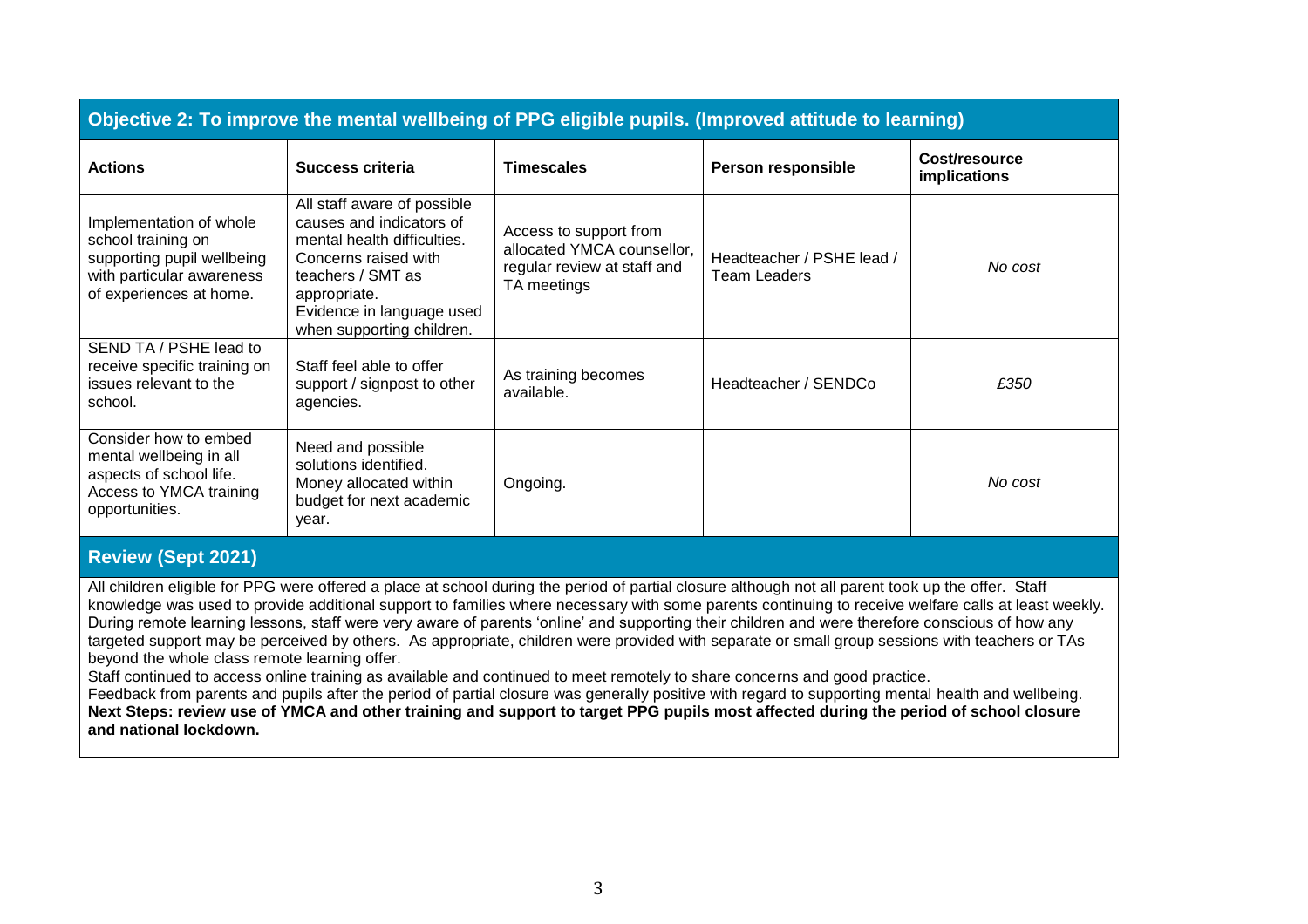| Objective 3: To enable pupils eligible for PPG to participate fully in the life of the school.                              |                                                                                  |                   |                                   |                               |  |
|-----------------------------------------------------------------------------------------------------------------------------|----------------------------------------------------------------------------------|-------------------|-----------------------------------|-------------------------------|--|
| <b>Actions</b>                                                                                                              | Success criteria                                                                 | <b>Timescales</b> | Person responsible                | Cost/resource<br>implications |  |
| Provide funding for trips /<br>visits so that all pupils are<br>able to take part (full or part<br>funding as appropriate). | No PPG child unable to<br>take part in a trip or visit<br>due to financial cost. | Ongoing           | Assistant Heads / Office<br>Staff | £900                          |  |
| Provide support with<br>peripatetic lessons (eg<br>music / drama)                                                           | Pupils experiencing<br>success and enjoyment in<br>positive activities.          | Ongoing           | Assistant Heads / Office<br>Staff | £700                          |  |

## **Review (Sept 2021)**

For the majority of 2020/21school trips did not take place. Opportunities were sought and used for remote activities (e.g. theatre groups performing to the school by Zoom or workshops led remotely or outside).

Some peripatetic lessons continued online, both for pupils in school and those at home.

Laptops were sourced and provided to those pupils in receipt of PPG to enable them access to remote learning where appropriate.

**Next Steps: when trips and extra-curricular activities are able to restart pupils will again be offered free or heavily subsidised places.**

| Objective 4: To support families of pupils eligible for PPG.                                                                                              |                                                                                      |            |                           |                               |  |
|-----------------------------------------------------------------------------------------------------------------------------------------------------------|--------------------------------------------------------------------------------------|------------|---------------------------|-------------------------------|--|
| <b>Actions</b>                                                                                                                                            | Success criteria                                                                     | Timescales | <b>Person responsible</b> | Cost/resource<br>implications |  |
| Encourage all eligible<br>families to register for PPG,<br>support with applications as<br>needed. Reminders in<br>newsletters / targeted<br>letters etc. | All eligible families aware of<br>support available to<br>themselves and the school. | Ongoing    | <b>Office Staff</b>       | No cost                       |  |
| Provide financial support<br>for uniform and school<br>equipment (£50 per pupil)                                                                          | All pupils in appropriate<br>uniform with correct<br>equipment.                      | Ongoing    | Office Staff              | £500                          |  |